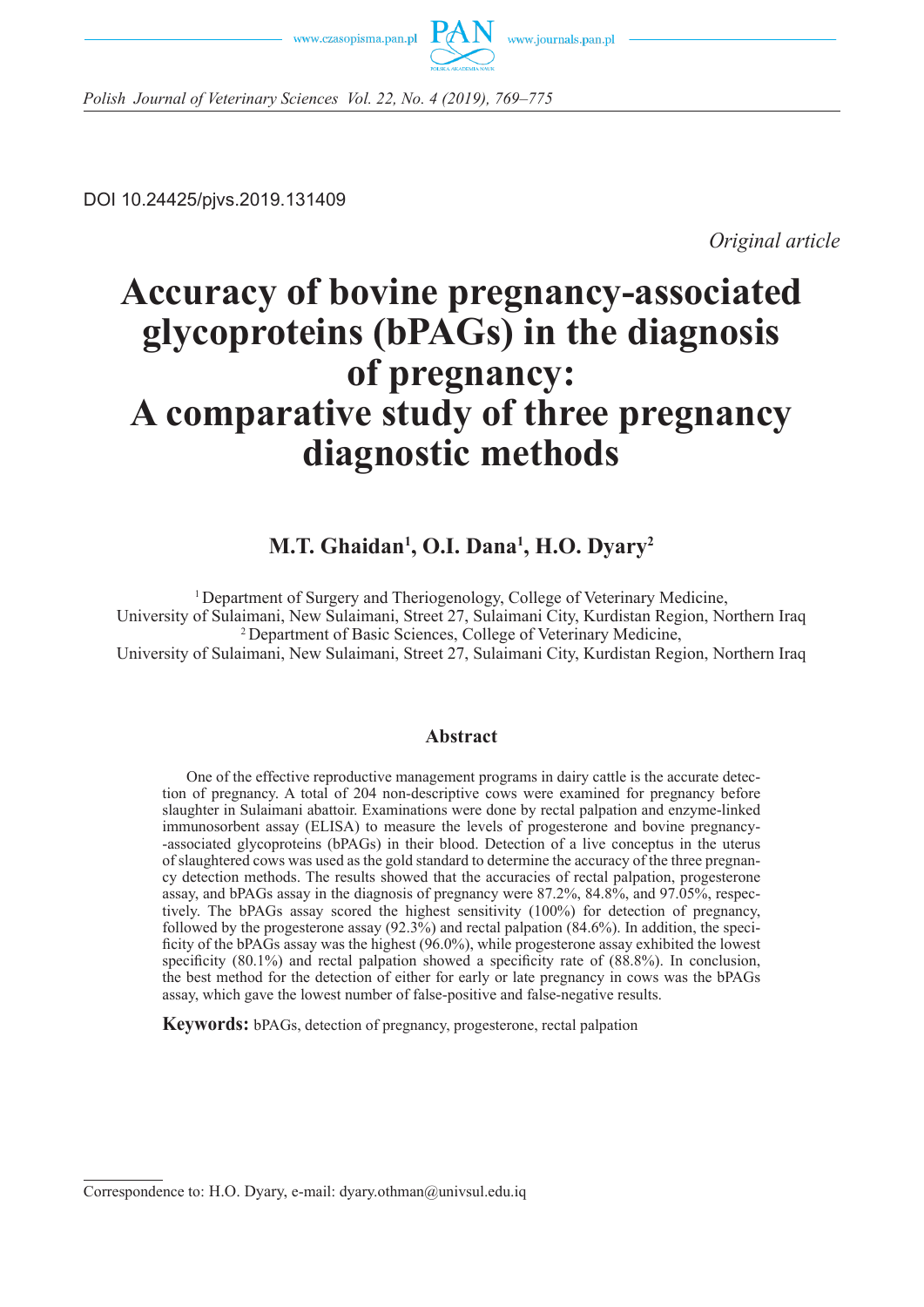### **Introduction**

Early and accurate diagnoses of pregnancy are essential factors for the implementation of proper management programs in livestock farming (Inchaisri et al. 2010). Fertility in a herd of dairy cattle is usually measured by the average calving interval, which is mostly influenced by the length of the time between calving and the next conception. A good way to increase the fertility rate in a herd is to reduce this interval, which in turn can be reduced by the early detection of the pregnant cows to separate those that have not conceived after service (Pieterse et al. 1990). Accurate identification of open cows following insemination is a key component in effective reproductive management to facilitate earlier re-insemination of the animals (Whitlock and Maxwell 2008). Thus, new methods to identify dairy cows that are nonpregnant after insemination will play a big role in management strategies to improve reproductive efficiency and profitability of dairy farms. Veterinary practitioners use different methods to detect open cows following insemination. These are classified into the managemental, clinical, laboratory, and ultrasonographical methods (Taverne and Noakes 2009).

Pregnancy-associated glycoproteins (PAGs) are secreted by the mononucleated and binucleated cells of the embryonic trophoblast and have been used to determine the status of pregnancy in cattle (Green et al. 2005). These proteins belong to the aspartic proteinases and constitute a large multigene family with approximately 100 genes that encode PAGs in cattle (Xie et al. 1997). Binucleate trophoblast cells are responsible for the expression of the majority of PAGs, even though all trophoblast cells are thought to express these glycoproteins (Green et al. 2000). Another method for the detection of pregnancy is based on serum progesterone concentration. This hormone is produced by corpus luteum and placenta and its level remains elevated during the gestation period. Pregnancy can be detected after 19-22 days of insemination using the progesterone assay (Skemesh et al. 1973). Transrectal palpation of the uterus is the most commonly implemented method for pregnancy detection after 30 days of insemination. The accuracy of this method depends on the experience and skills of the examiner and the size and age of the cows (Fricke et al. 2016). This study compared the accuracy of bovine pregnancy-associated glycoproteins (bPAGs), progesterone assay, and transrectal palpation in the detection of pregnant and nonpregnant cows. The accuracy of the three methods was compared based on the visual examination of the uterus of slaughtered cows at the abattoir.

## **Materials and Methods**

#### **Animals of the study**

The study was carried out between September 2014 and April 2015. Cows that were brought to Sulaimani slaughterhouse, located in the city of Sulaymaniyah, Kurdistan Region, Northern Iraq, were used in the study. The age of the cows was determined via dental examination before being included in the study and animals younger than two years were excluded.

#### **Rectal palpation and blood sampling**

Palpation per rectum of the cows' reproductive systems was conducted by trained personnel. The palpation was performed prior to the slaughtering of the cows to examine the reproductive organs and determine the status of pregnancy. Meanwhile, blood samples were collected from each cow from the coccygeal vein and were put into separate tubes; one tube was a plain tube and the other was coated with ethylenediaminetetraacetic acid (EDTA). The blood samples were stored in a cooled box during their transport to the Clinical Pathology Laboratory of the Veterinary Teaching Hospital, College of Veterinary Medicine, University of Sulaimani. The transportation of the blood samples usually took less than two hours. After arrival into the laboratory, serum and plasma were separated by centrifugation at  $1500 \times G$  for five minutes and were transferred into 2.5 mL-capacity Eppendorf tubes. The samples were then stored at -20°C until they were used.

#### **Macroscopic examination of the genital system**

Following rectal examination of cows older than two years, they were slaughtered in the slaughterhouse and the genital systems were immediately collected and examined for pregnancy. Detection of a conceptus in the uterine horn, after the uterus was opened, was used as the gold standard for the determination of pregnancy. The accuracy, specificity, and sensitivity of each of the other three methods were based on the results of the macroscopic visualization of a conceptus.

The fetuses were subjected to crown-rump length (CRL) measurement and the age of the fetus in days was calculated as  $2.5 \times [21 + CRL]$  (Taverne and Noakes 2009). Rectal palpation is recommended for the detection of pregnancy from 30 days onward. Hence, cows which were pregnant for less than 30 days were not included in the study.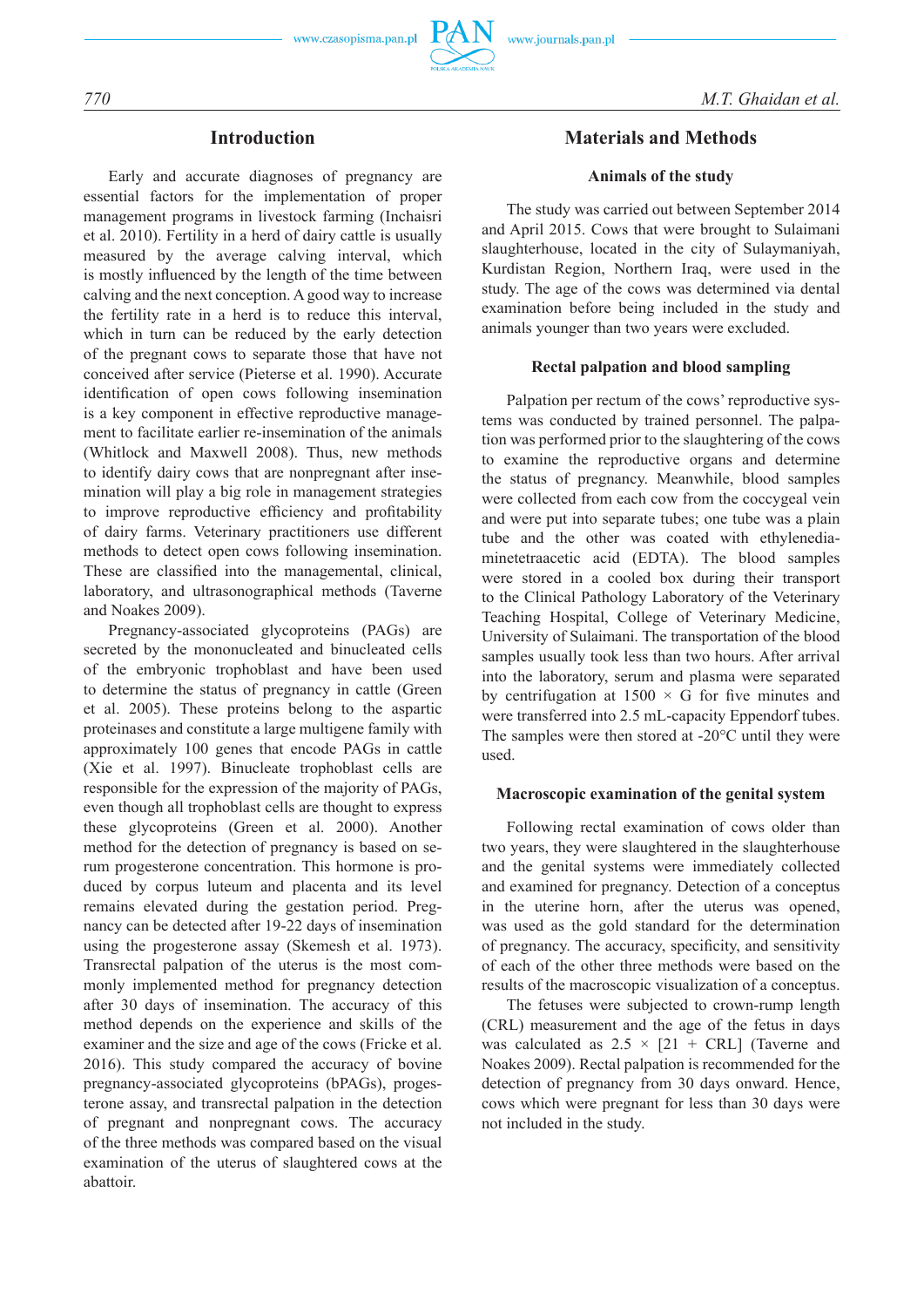# *Accuracy of bovine pregnancy-associated glycoproteins (bPAGs) ... 771*

| Pregnancy<br>detection method | Correct positive | Correct negative | False-positive | False-negative | Total        |  |  |
|-------------------------------|------------------|------------------|----------------|----------------|--------------|--|--|
| Rectal palpation              | $66(32.4\%)$     | $112(54.9\%)$    | $14(6.9\%)$    | $12(5.9\%)$    | $204(100\%)$ |  |  |
| bPAGs assay                   | 78 (38.2%)       | 121 (59.3%)      | $5(2.5\%)$     |                | $204(100\%)$ |  |  |
| Progesterone assay            | $72(35.3\%)$     | $101(49.1\%)$    | $25(12.3\%)$   | $6(2.9\%)$     | $204(100\%)$ |  |  |
| Macroscopic examination       | 78 (38.2%)       | 126 (61.8%)      |                |                | $204(100\%)$ |  |  |

Table 1. Results of pregnancy detection methods.

There were significant differences (p<0.001) between the values of bPAGs and the other two methods. No significant differences were present between the values of rectal palpation and progesterone assay. Test: Chi-square.

#### **Progesterone concentration assay**

Progesterone concentration in the serum was determined using a progesterone ELISA kit (Monobind Inc., USA) and the absorbance was read using an  $ELx800^{TM}$ Absorbance Microplate Reader (BioTek® Instruments, Inc., USA). The instructions of the kit manufacturer were followed in the procedure.

#### **Bovine pregnancy-associated glycoproteins detection (bPAGs assay)**

The concentration of bPAGs in the plasma of the test animals was determined by capture ELISA using a commercial kit from IDEXX Inc., USA. The procedure used was according to the kit manufacturer's instructions.

#### **Statistical analysis**

The results of pregnancy detection by the rectal examination, progesterone assay, and the concentration of bPAGs in the plasma were divided into four types: correct positive, false positive, correct negative, and false negative. The sensitivity of each of the three methods was calculated as  $100 \times$  [correct positive  $\div$  $\div$  (correct positive + false negative)]. The specificity of the tests was calculated as  $100 \times$  [correct negative  $\div$  $\div$  (correct negative + false positive)]. Furthermore, positive and negative predictive values were calculated using the following formulas:

Positive predictive value =  $100 \times$  [correct positive ÷  $\div$  (correct positive + false positive)] /1/

Negative predictive value =  $100 \times$  [correct negative  $\div$  (correct negative + false negative)]  $/2/$ 

The accuracy of each of the methods for pregnancy detection was determined as  $100 \times$  [(correct positive + correct negative)  $\div$  (correct negative  $+$  correct positive + false positive + false negative)] (Martin et al. 1987).

Data were tested for normality using the Shapiro- -Wilk test. The cut-off value of plasma progesterone for discrimination between pregnant and non-pregnant cows was determined using Receiver-Operating Curve (ROC).

Chi-square was used to compare the differences in the number of correct positive, false positive, correct negative, and false-negative results among the three methods.

All the statistical analyses of data were performed using version 22.0 of the Statistical Package for Social Sciences (SPSS) software (by IBM, USA). Differences were considered statistically significant when the probabilities were  $\leq 0.05$ .

#### **Results**

#### **Animals of the study**

The study was conducted on the cows that were brought for slaughtering in the Sulaimani slaughterhouse. The slaughterhouse was visited twice a week for about seven months, from September 2014 to April 2015. During that period, a total of 204 non-descriptive cows that were older than two years were brought to the slaughterhouse and were examined for pregnancy. Detection of pregnancy was accomplished through rectal examination, macroscopic (visual) examination of the reproductive system, progesterone assay, and bPAGs assay.

#### **Macroscopic examination of the genital system**

Visual examination of the genital system, after the cows were slaughtered, served as the gold standard to correctly determine whether the animal was pregnant or not. Seventy-eight of the slaughtered cows were pregnant (Table 1) and the remaining 126 cows were non-pregnant. The ages of the conceptuses in the pregnant animals were normally distributed throughout the months of the gestation (Table 3).

#### **Detection of pregnancy by rectal palpation**

Sixty-six cows of 204 (32.4%) were diagnosed as being pregnant through rectal palpation. However, the correct number of pregnant cows was 78/204 (38.2%) after confirmation by visual observation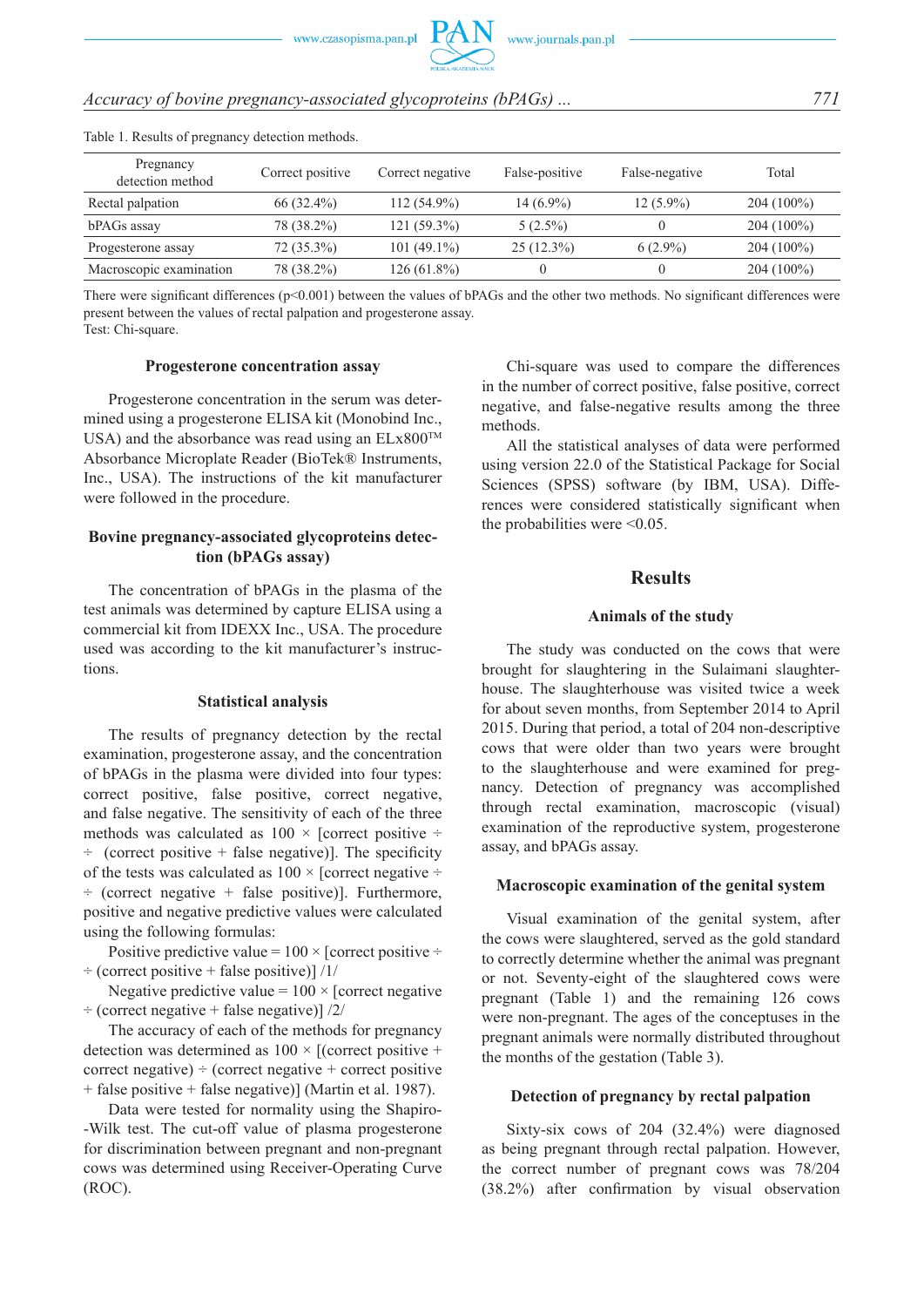Table 2. Performance values of the different methods of pregnancy detection.

| Pregnancy detection<br>method | Performance values $(\% )$ |             |            |            |          |  |  |  |  |  |
|-------------------------------|----------------------------|-------------|------------|------------|----------|--|--|--|--|--|
|                               | Sensitivity                | Specificity | <b>PPV</b> | <b>NPV</b> | Accuracy |  |  |  |  |  |
| Rectal palpation              | 84.6                       | 88.8        | 94.2       | 90.3       | 87.2     |  |  |  |  |  |
| bPAGs assay                   | 100                        | 96.0        | 93.9       | 100        | 97.5     |  |  |  |  |  |
| Progesterone assay            | 92.3                       | 80.1        | 74.2       | 94.3       | 84.8     |  |  |  |  |  |

PPV = positive predictive value

NPV = negative predictive value

Table 3. Distribution of pregnancy throughout the gestation period.

|                            | Gestation time (month) |                          |     |                          |                 |                          |            |                          |                          |          |                 |          |                 |          |     |          |
|----------------------------|------------------------|--------------------------|-----|--------------------------|-----------------|--------------------------|------------|--------------------------|--------------------------|----------|-----------------|----------|-----------------|----------|-----|----------|
| Pregnancy detection method | 2 <sup>nd</sup>        |                          | 2rd |                          | 4 <sup>th</sup> |                          | $\zeta$ th |                          | 6 <sup>th</sup>          |          | 7 <sup>th</sup> |          | 8 <sup>th</sup> |          | Qth |          |
|                            | $^{+}$                 | $\overline{\phantom{a}}$ |     | $\overline{\phantom{0}}$ | $\div$          | $\overline{\phantom{a}}$ | $\div$     | $\overline{\phantom{a}}$ | $\overline{\phantom{0}}$ |          |                 |          | +               |          |     |          |
| Rectal palpation           |                        |                          |     |                          |                 |                          |            |                          | -11                      | $\theta$ | 9               | $\theta$ |                 | $\theta$ | 10  |          |
| bPAGs assay                |                        | $\theta$                 | 10  | $\theta$                 |                 | $\theta$                 | 12         | $\theta$                 |                          | $\theta$ | 9               | $\Omega$ |                 | $\theta$ | 10  |          |
| Progesterone assay         |                        | $\left( \right)$         | 10  | $\theta$                 | 13              | $\theta$                 | 12         | $\theta$                 | 11                       | $\theta$ | 9               | $\Omega$ |                 | $\theta$ | 4   | $\theta$ |
| Macroscopic examination    | 8                      | $\Omega$                 | 10  | $\theta$                 | 13              | $\theta$                 | 12         | $\theta$                 | -11                      | $\theta$ | 9               | $\theta$ |                 | $\theta$ | 10  |          |

+: cows correctly diagnosed as being pregnant (correct positive)

-: cows incorrectly diagnosed as being non-pregnant (false negative)

of a live conceptus in the animals' uteruses (Table 1). The rectal palpation method of pregnancy detection gave the highest rate of false-negative results (5.9%), compared to bPAGs (0.0%) and progesterone (2.9%) assays. The accuracy of rectal palpation in the detection of pregnancy was 84.7%, while the sensitivity was 78.5% and the positive predictive value was 87.2% (Table 2). Rectal palpation was the least sensitive in the detection of pregnancy, especially in the second month of gestation (Table 3).

### **Detection of pregnancy by bovine pregnancy-associated glycoproteins assay**

The bPAGs assay was the most accurate, sensitive, and specific among the three methods of pregnancy detection (Table 2). The test resulted in the lowest false positive and false negative results, compared to rectal palpation and progesterone assay. Only five cases of false-positive were recorded. Three of the cases had pyometra and two cases of false-positive were from cows that had recently given birth. Pregnancy detection using bPAGs assay resulted in the highest rate of correct diagnoses. It was shown that all pregnant cows (78) were correctly diagnosed as being pregnant.

#### **Detection of pregnancy by progesterone assay**

The ROC analysis indicated that a serum progesterone level of 5.1 ng/mL was the cut-off value to diagnose a pregnant cow (Figure 1). The results of the progesterone assay were divided into four types: correct positive, correct negative, false positive and false negative (Table 1). Seventy-two cows were correctly diagnosed as being pregnant, while only 6 cows were false negatives. The false-negative results were scored in the ninth month of pregnancy (Table 3). All the 68 pregnant cows that were in their  $2<sup>nd</sup>$  to  $8<sup>th</sup>$  month of gestation were correctly diagnosed using the progesterone assay. This indicates that the progesterone assay was 100% sensitive in the diagnosis of pregnancy from the second to the eighth month of gestation. The progesterone assay was 92.3% sensitive and 80.1% specific in the diagnosis of pregnancy throughout the gestation period of the tested cows.

#### **Discussion**

This study compared the accuracy of rectal palpation, progesterone assay, and bPAGs assay in the detection of pregnancy in non-descriptive cows. The accuracies of the three methods were compared based on the results obtained from the macroscopic examination of the genitalia of the slaughtered cows. Detection of a viable fetus in the uterus of a slaughtered cow is considered the gold standard for the determination of pregnancy, to which, other methods of pregnancy can be compared (Giraldo et al. 2010).

Palpation of the genital system through the rectum is the most common method for the detection of pregnancy, especially after the second month of gestation. However, rectal palpation is not an accurate method of pregnancy detection in the first month of the gesta-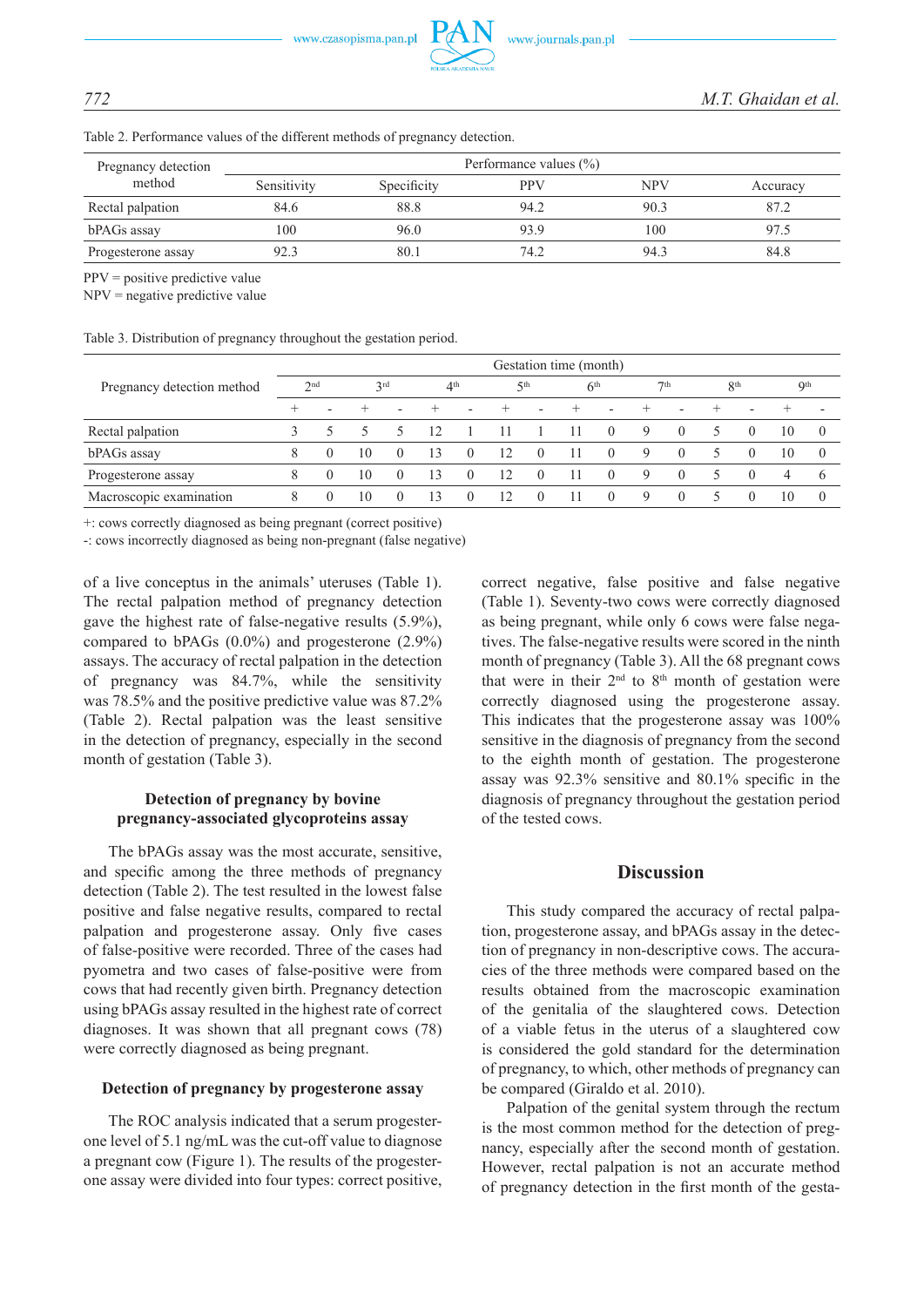# *Accuracy of bovine pregnancy-associated glycoproteins (bPAGs) ... 773*



Fig. 1. Blood progesterone concentration of 5.1 ng/mL was considered as the cut-off value to determine pregnant and non-pregnant cows.

tion period. Moreover, abortion and fetal abnormalities can occur when rectal palpation is performed before 30 days of gestation (Romano et al. 2016). For these reasons, the accuracies of the three methods in our study were compared starting from the second month of gestation.

The accuracy of rectal palpation in the detection of pregnancy throughout the gestation period was 87.2%. The lower accuracy rate of this method in the second and third months of gestation has led to a decreased overall accuracy and specificity of the method when it was compared with the bPAGs assay. Other studies, however, reported accuracy levels of rectal palpation as high as 92.5% (Reimers et al. 1985) and 99.0% (Badtram et al. 1991). Factors such as the examiner's experience, the parity, age, and size of the dam, and the volume of fluid inside the fetal sacs can influence the degree of sensitivity of the method (Taverne and Noakes 2009).

The level of progesterone in the serum was also used as a method for the detection of pregnancy. The threshold level of the serum progesterone concentration between pregnant and nonpregnant cows was determined by Skemesh et al. to be 2.1 ng/mL (Skemesh et al. 1973). However, the threshold in the current study was estimated to be 5.1 ng/mL. Factors such as the animals' age, genetic merit, and the weather probably influence the serum progesterone level. The level of progesterone is higher in heifers and young lactating cows than in older animals (Bech-Sàbat et al. 2008). Samples taken in cold seasons contain a higher level of the hormone (Satheshkumar et al. 2015). It was reported that genetic factors probably influence the size of the corpus luteum and the level of progesterone (Moore et al. 2014). The progesterone assay resulted in the highest incorrect identification of nonpregnant cows. The reason is that progesterone is produced by the corpus luteum and placenta and, therefore, it is not restricted to pregnancy (Senger 2012). The accuracy of the test was 84.8%, which was close to the results of Samsonova et al. who reported an accuracy level of 87.0% (Samsonova et al. 2014). The assay resulted in 72/78 correct identification of pregnant cows. The six false-negative results reported by the test were in the last month of gestation.

Pregnancy-associated glycoproteins are synthesized in the fetal cotyledons and released into the maternal blood (Zoli et al. 1992). These glycoproteins can be used for pregnancy diagnosis as early as 21 days after artificial insemination in some animals and after 30 days in all pregnant cows (Perényi et al. 2002, Reese et al. 2018). The level of bPAGs progressively increases to reach the peak plasma level about one week before parturition (Zoli et al. 1992).

In the current study, five of the tested samples gave false positive results, of which, two samples were from cows that had recently given birth. The level of bPAGs peaks at the time of calving and gradually decreases to its lowest concentration at 80 days postpartum, which could probably give false-positive results (Kiracofe et al. 1993). The high serum levels of the glycoprotein in the two cases were probably from the previous calv-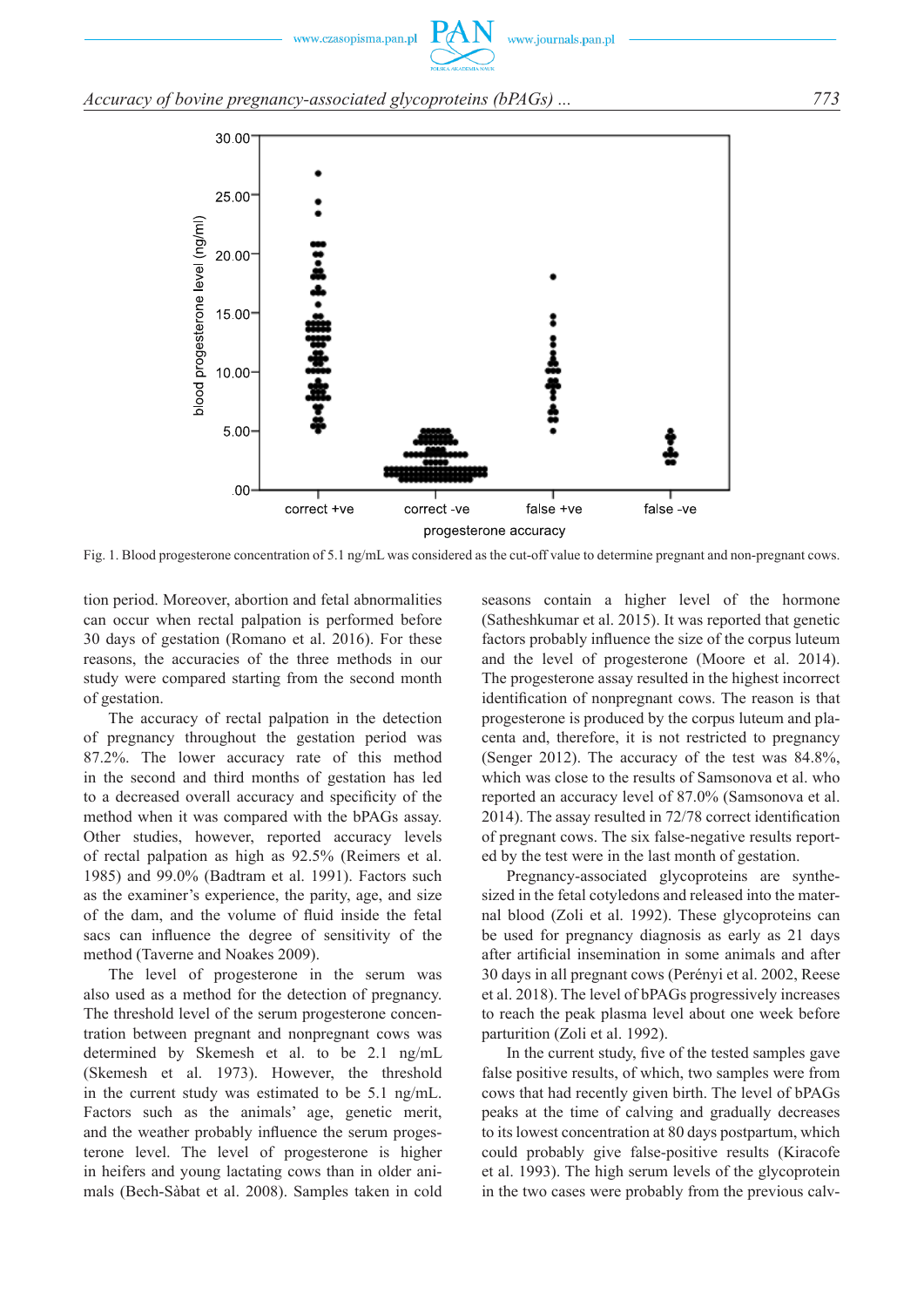

ing. Three false-positive results were from cows with pyometra. These animals could have had a recent abortion, which resulted in a high serum level of bPAGs. The estimated half-life of the bPAGs is about seven days, which means the level of the glycoproteins may remain high enough to be detected a few weeks after abortion (Semambo et al. 1992). The bPAGs assay resulted in the highest number of correct positive (78/78) and correct negative (121/126) results and it was the most accurate method for pregnancy detection in the first month of gestation. This glycoprotein gives the most accurate results for the detection of pregnancy.

## **Conclusions**

The accuracy of the bPAGs assay in the detection of pregnancy was investigated. Slaughtered pregnant cows at the Sulaimani abattoir were used to macroscopically detect the existence of a live conceptus inside the uterus of these animals. Observation of a live fetus provides the best diagnostic confirmation method of pregnancy and the method was used as the gold standard to compare the other pregnancy detection methods in this study. The bPAGs assay provided the highest levels of accuracy, sensitivity, and specificity in the detection of pregnancy. The bPAGs assay was superior to the progesterone assay and palpation per rectum starting from as early as 30 days of gestation. We conclude that the bPAGs assay is the best technique in the detection of pregnancy, especially after the first month of the gestation period.

#### **Authors contribution**

All authors contributed equally to this study, including experimental design, collection and interpretation of data, statistical analysis, and manuscript preparation.

#### **References**

- Badtram G, Gaines J, Thomas C, Bosu W (**1991**) Factors influencing the accuracy of early pregnancy detection in cattle by real-time ultrasound scanning of the uterus. Theriogenology 35: 1153-1167.
- Bech-Sàbat G, López-Gatius F, Yániz J, García-Ispierto I, Santolaria P, Serrano B, Sulon J, de Sousa NM, Beckers J-F (**2008**) Factors affecting plasma progesterone in the early fetal period in high producing dairy cows. Theriogenology 69: 426-432.
- Fricke PM, Ricci A, Giordano JO, Carvalho PD (**2016**) Methods for and implementation of pregnancy diagnosis in dairy cows. Vet Clin North Am Food Anim Pract 32: 165-180.
- Giraldo A, Hylan D, Bondioli K, Godke R (**2010**) Distribution of sexes within the left and right uterine horns of cattle. Theriogenology 73: 496-500.
- Green JA, Parks TE, Avalle MP, Telugu BP, McLain AL, Peterson AJ, McMillan W, Mathialagan N, Hook RR, Xie S (**2005**) The establishment of an ELISA for the detection of pregnancy-associated glycoproteins (PAGs) in the serum of pregnant cows and heifers. Theriogenology 63: 1481-1503.
- Green JA, Xie S, Quan X, Bao B, Gan X, Mathialagan N, Beckers J-F, Roberts RM (**2000**) Pregnancy-associated bovine and ovine glycoproteins exhibit spatially and temporally distinct expression patterns during pregnancy. Biol Reprod 62: 1624-1631.
- Inchaisri C, Jorritsma R, Vos P, Van der Weijden G, Hogeveen H (**2010**) Economic consequences of reproductive performance in dairy cattle. Theriogenology 74: 835-846.
- Kiracofe G, Wright J, Schalles R, Ruder C, Parish S, Sasser R (**1993**) Pregnancy-specific protein B in serum of postpartum beef cows. J Anim Sci 71: 2199-2205.
- Moore S, Scully S, Browne J, Fair T, Butler S (**2014**) Genetic merit for fertility traits in Holstein cows: V. Factors affecting circulating progesterone concentrations. J Dairy Sci 97: 5543-5557.
- Perényi Z, Szenci O, Sulon J, Drion P, Beckers J-F (**2002**) Comparison of the ability of three radioimmunoassay to detect pregnancy-associated glycoproteins in bovine plasma. Reprod Domest Anim 37: 100-104.
- Pieterse M, Szenci O, Willemse A, Bajcsy C, Dieleman S, Taverne M (**1990**) Early pregnancy diagnosis in cattle by means of linear-array real-time ultrasound scanning of the uterus and a qualitative and quantitative milk progesterone test. Theriogenology 33: 697-707.
- Reese S, Pereira M, Edwards J, Vasconcelos J, Pohler K (**2018**) Pregnancy diagnosis in cattle using pregnancy associated glycoprotein concentration in circulation at day 24 of gestation. Theriogenology 106: 178-185.
- Reimers T, Smith R, Newman S (**1985**) Management factors affecting reproductive performance of dairy cows in the northeastern United States1. J Dairy Sci 68: 963-972.
- Romano JE, Bryan K, Ramos RS, Velez J, Pinedo P (**2016**) Effect of early pregnancy diagnosis by per rectum amniotic sac palpation on pregnancy loss, calving rates, and abnormalities in newborn dairy calves. Theriogenology 85: 419-427.
- Samsonova JV, Osipov AP, Kondakov SE (**2014**) A new dried milk sampling technique and its application for progesterone detection in cows. Vet J 199: 471-472.
- Satheshkumar S, Brindha K, Roy A, Devanathan T, Kathiresan D, Kumanan K (**2015**) Natural influence of season on follicular, luteal, and endocrinological turnover in Indian crossbred cows. Theriogenology 84: 19-23.
- Semambo D, Eckersall P, Sasser R, Ayliffe T (**1992**) Pregnancy- -specific protein B and progesterone in monitoring viability of the embryo in early pregnancy in the cow after experimental infection with Actinomyces pyogenes. Theriogenology 37: 741-748.
- Skemesh M, Ayalon N, Lindner H (**1973**) Early pregnancy diagnosis based upon plasma progesterone levels in the cow and ewe. J Anim Sci 36: 726-729.